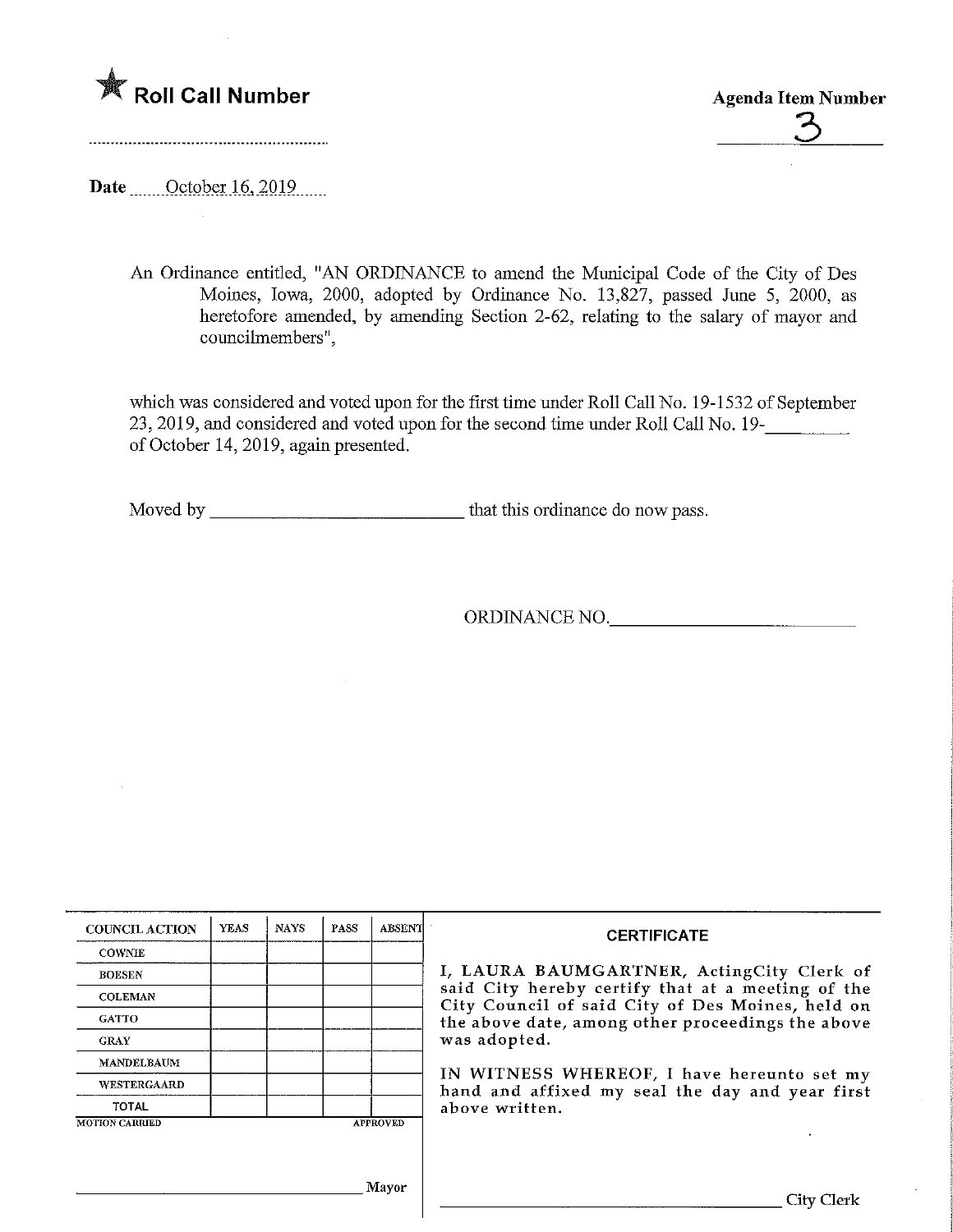| <b>Roll Call Number</b> |             |
|-------------------------|-------------|
|                         |             |
|                         | $19 - 1532$ |



Date September 23, 2019

An Ordinance entitled, "AN ORDINANCE to amend the Municipal Code of the City of Des Moines, Iowa, 2000, adopted by Ordinanee-No. 13,827, passed June 5, 2000, asheretofore amended, by amending Section 2-62, relating to the salary of mayor and councilmembers",

presented.

considered and given first vote for passage.

that this ordinance be

FORM APPROVED:

Moved by

Lawrence R. McDowell Deputy City Attorney

771.

(First of three required readings)

\*Mayor Cownie declares a conflict of interest and abstains from voting.

| <b>COUNCIL ACTION</b> | <b>YEAS</b> | <b>NAYS</b> | PASS | <b>ABSENT</b>   |                             |
|-----------------------|-------------|-------------|------|-----------------|-----------------------------|
| $\chi$ cownie         |             |             |      |                 |                             |
| <b>BOESEN</b>         |             |             |      |                 | I, DIANE I                  |
| <b>COLEMAN</b>        |             |             |      |                 | certify that<br>City of Des |
| <b>GATTO</b>          |             |             |      |                 | other proce                 |
| <b>GRAY</b>           |             |             |      |                 |                             |
| MANDELBAUM            |             |             |      |                 | IN WITNE<br>hand and a      |
| WESTERGAARD           |             |             |      |                 | above writt                 |
| <b>TOTAL</b>          |             |             |      |                 |                             |
| <b>MOTION CARRIED</b> |             |             |      | <b>APPROVED</b> |                             |
|                       |             |             |      |                 |                             |

CERTIFICATE

RAUH, City Clerk of said City hereby at a meeting of the City Council of said Moines, held on the above date, among edings the above was adopted.

SS WHEREOF, I have hereunto set my affixed my seal the day and year first ten.

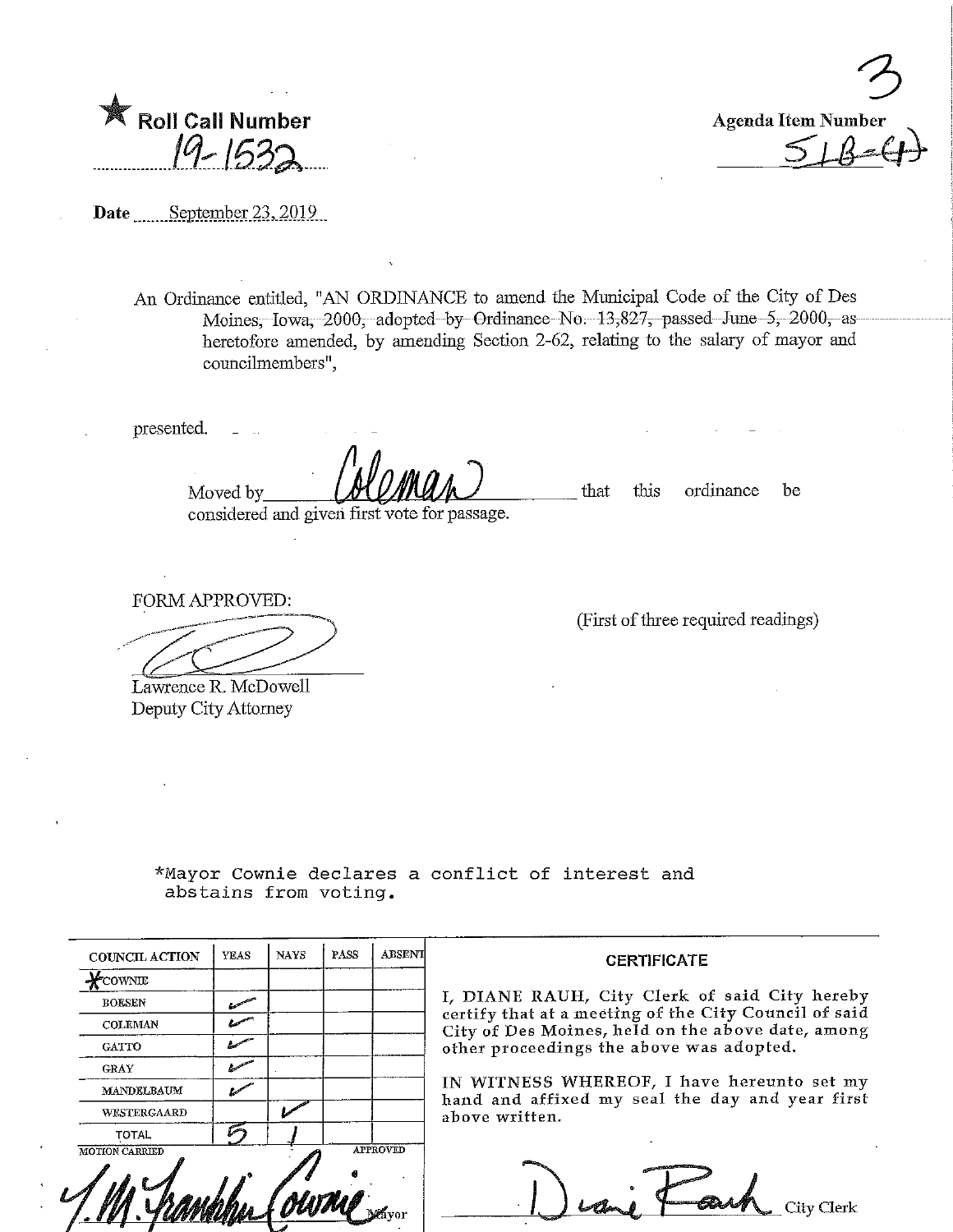To: Mayor/Council/Citizens

From: Chris Coleman

Subject: Mayor/Council Compensation

 $51B(1)$ <br>19-6323

I write as to make a recommendation for action this September and October. While I propose this as a single person please note that I am:

- Chair of the City Council Personnel Committee.  $\bullet$
- Retiring from Councii effective 12/31/19  $\bullet$
- No benefiting from this proposal in any way  $\bullet$

Background:

- State laws require that any change in compensation for local city elected officials cannot go into effect until after an election cycle. And, changes in compensation cannot be considered in November or December of any year.
- This means that increase for Mayor and Council can only happen in unison every four years.
- Our four-year window to act is between now and October 31st, 2019. If we don't act before 10/31/19, the next change in compensation for the Mayor and Council cannot occur until 1/1/2024.
- There have been cycles in which the Council/Mayor did not act. This was primarily because of fiscal constraints in the city. It also meant a larger increase occasionally, than reasonable increase regularly.
- Four years ago, the City Council approved a policy that ties their compensation to either (1) the salary of the Polk County Supervisors, or (2) to the cumulative compensation changes of the City's SMP Employees; whichever is LOWER.
- With regard to the.Polk Supervisors/ it was determined the part-time (ha) nature of the city Job/the Mayor would make 50% of the salary of a Polk County Supervisor and Council members would make 25% of a Polk County Supervisor.
- The Polk County Supervisors currently earn \$122,739. This is an annual increase of 3.8% or \$18,000 over the last four years. This means the Mayor and Council's salary would be increased to \$61,361 for the Mayor and \$30,684 for Council.
- Over the past four years, City SMP employees had lower increases than the Polk County Supervisors

Recommendations:

- Therefore, I recommend implementation of the City Council Compensation Policy whereas the following increases that match City SPM Employees. They earned annual increases of 3.0%, 2.9%, 1.75%, and 3.0%. This changes the Mayor salary to \$57/760 and Council to \$28,880.
- The Council currently pays a fee for their City Hall parking spot. They will continue to pay this amount, and the Manager is directed to create a mechanism so that this fee extends to parking privileges in all city-owned parking facilities and parking locations, for use by Mayor/Council as they perform their official duties. As the City moves to a new parking system, it's timely to take this action now.
- All other benefits will remain the same.
- » Al! changes are effective 1/1/20.
- $\bullet$  We will have this on our agenda on September 23<sup>rd</sup>, October 14<sup>th</sup> and October 16<sup>th</sup>.

Finally, I want to ensure the citizens of Des Moines that the Mayor and City Council work exceedingly hard for the city. They earn their pay! And over time, for the city to attract highly qualified candidates, the city must maintain the pay so the seats are open to all citizens, not just those independently wealthy or retired.

I have enjoyed my time on the Des Moines City Council. It's given me a chance to see, first hand, the very genuine public service these leaders provide to the citizens.

Thank you.